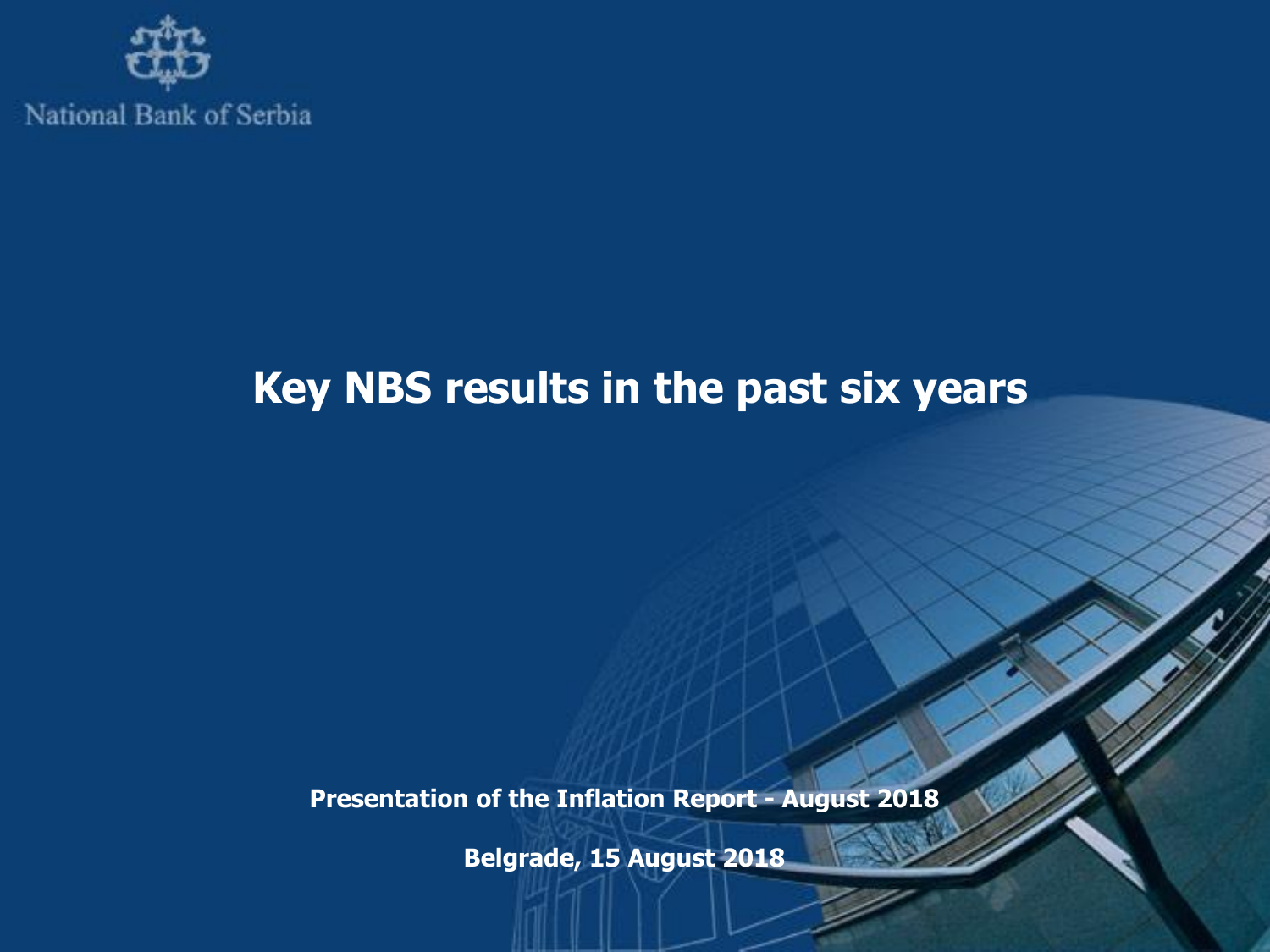

# **Key results of the NBS in numbers 1/2**

2

#### **Inflation in Serbia has been low and stable for five years.**

| 12.9%                           | 2.2%              | Inflation was reduced from two-digit levels to a level comparable with other European countries in less than a year   |
|---------------------------------|-------------------|-----------------------------------------------------------------------------------------------------------------------|
| October 2012                    | October 2013      |                                                                                                                       |
|                                 |                   | and maintained at a low level for the next five years.                                                                |
| 2.0%                            |                   |                                                                                                                       |
| Average for the last five years |                   | Inflation target was lowered, which best confirms the NBS's determination to keep Serbia in a group of countries with |
| $4 + 1.5%$                      | $3 + 1.5%$        | low, stable and predictable inflation and to push long-term dinar interest rates further down.                        |
| Target until 2017               | Target as of 2017 |                                                                                                                       |

### **There is trust in the NBS that inflation will remain low in future as well.**

| 8%               | $2.8 - 3.0\%$ | Inflation expectations of the financial and corporate sectors at end-2012 stood at 8% and 10%, respectively, with |
|------------------|---------------|-------------------------------------------------------------------------------------------------------------------|
| End-2012         | Todav         | large oscillations                                                                                                |
| Financial sector |               |                                                                                                                   |
|                  |               | while as of October 2013 in case of the financial sector and as of February 2014 in case of corporates they       |
| 10%              | 2.7%          |                                                                                                                   |
| End-2012         | Todav         | turned low and stable and entered the NBS's target tolerance band.                                                |
| Corporate sector |               |                                                                                                                   |

### **Relative stability of the exchange rate has been preserved and the country's FX reserves increased.**

| 6 August 2012 - 6 August 2018  |                                                                                                                      |
|--------------------------------|----------------------------------------------------------------------------------------------------------------------|
| Appreciation: 0.5%             |                                                                                                                      |
| Bought: EUR 1.1 bn net         | The RSD/EUR exchange rate remained almost unchanged over the last six years, despite turbulences in the              |
|                                | international environment, and the country's FX reserves increased based on interventions in the IFEM - net          |
| 1 January 2008 - 6 August 2012 | purchase of EUR 1.1 bn.                                                                                              |
| Depreciation: 33.1%            |                                                                                                                      |
| Sold: EUR 5.7 bn net           |                                                                                                                      |
| July 2012 – July 2018          |                                                                                                                      |
| <b>NBS FX reserves:</b>        |                                                                                                                      |
| $+EUR$ 1.3 bn                  |                                                                                                                      |
| <b>Liabilities to banks:</b>   | Net FX reserves of the NBS, that is of the Republic of Serbia, rose since the beginning of August 2012 till end-July |
| -EUR $1.0$ bn                  | 2018 by EUR 4.0 bn to EUR 9.5 bn, their highest level since 2000. This is an additional protection from potential    |
| <b>Liabilities to the IMF:</b> | external shocks.                                                                                                     |
| -EUR 1.7 bn                    |                                                                                                                      |
| Net FX reserves:               |                                                                                                                      |
| $+EUR$ 4.0 bn                  |                                                                                                                      |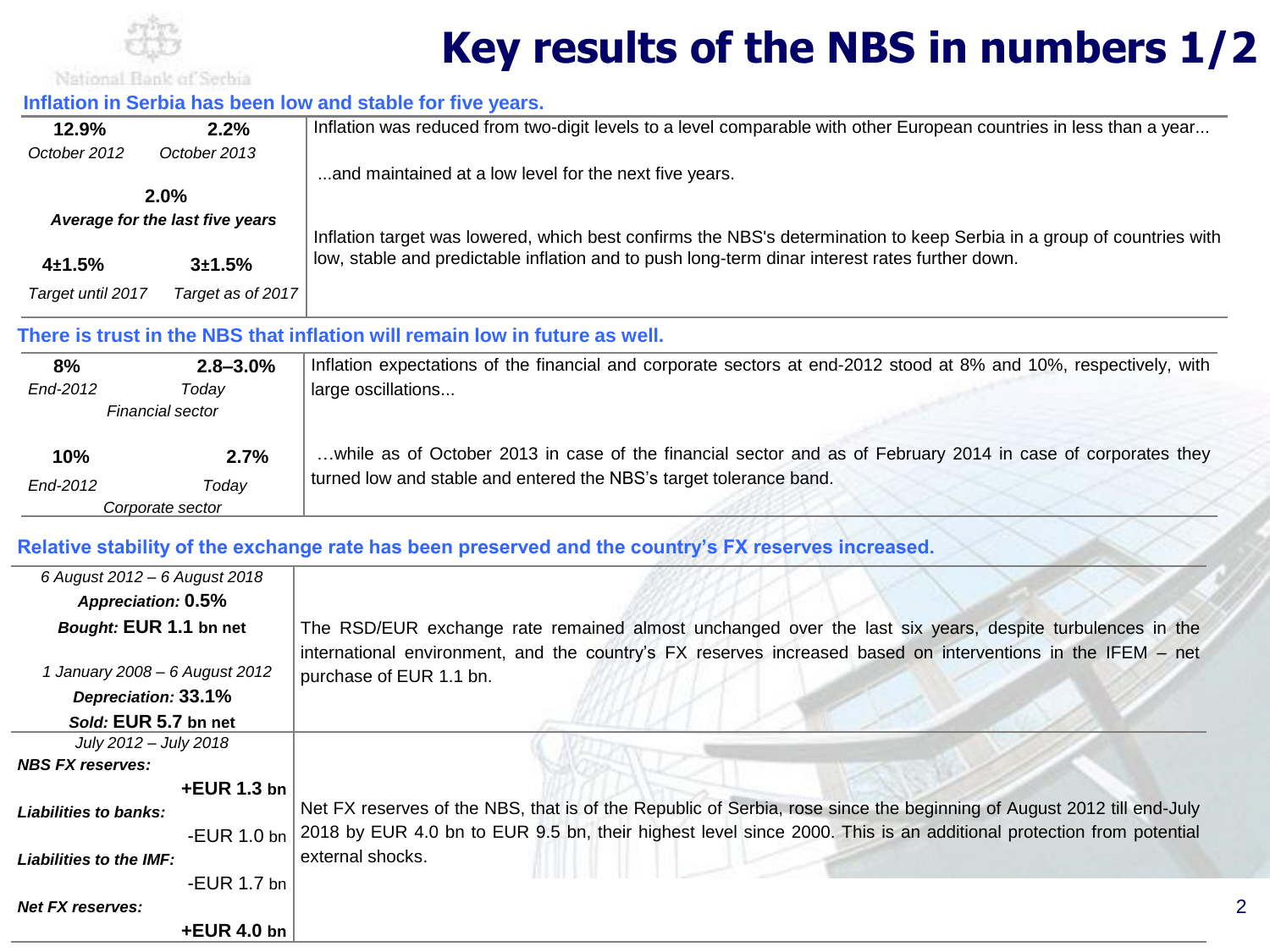

 *2014 2017* -60%

# **Key results of the NBS in numbers 2/2**

#### **Interest rates fell to their lowest levels.**

| Relative to May 2013<br>- Interest rates on dinar loans fell by:<br>11.4 $pp$<br>$10.5$ pp   | Interest rates on dinar loans recorded a strong drop relative to May 2013, which contributes to higher disposable<br>income of corporates and households and growth in credit and economic activity.                                                     |
|----------------------------------------------------------------------------------------------|----------------------------------------------------------------------------------------------------------------------------------------------------------------------------------------------------------------------------------------------------------|
| Households<br>Corporates                                                                     |                                                                                                                                                                                                                                                          |
| - Lower interest rates on government<br>securities:<br>depending on maturity, around<br>7 pp | Interest rates on government securities also dropped significantly, aiding successful fiscal consolidation. Today,<br>interest rate on ten-year dinar government securities equals 4.8%, compared to 13% in October 2014 when they<br>were first issued. |
|                                                                                              | By reducing interest expenses and exchange rate losses, the NBS gave a significant contribution to the profitability of corporates.                                                                                                                      |
| Interest expenses of corporates<br>RSD 91 bn<br><b>RSD 145 bn</b><br>2014<br>2017<br>$-37%$  | Thanks to the NBS's monetary policy easing, lower country risk premium, increased interbank competition and the<br>ECB's monetary policy accommodation, corporate interest expenses were reduced in the face of the rising stock of<br>corporate loans.  |

*Exchange rate losses of corporates* **RSD 246 bn RSD 98 bn** At the same time, relative stability of the dinar exchange rate, resulting from successful implementation of monetary and fiscal policies, pushed down exchange rate losses of corporates.

> In other words, both corporates and entrepreneurs feel the benefits of the achieved stability, as evidenced by their financial reports, especially taking into account that around 35% of profitability improvement in the period since 2015 stemmed from two positions that were significantly influenced by the central bank.

#### **Financial stability has been preserved, the share of NPLs reduced significantly and the regulatory framework improved.**

| NPL share in bank loans                                                                                    |                  | As a result of a systemic approach, in the course of three-years, NPL share in total bank loans fell to its lowest level                                                                                                                                                                                                                                                          |
|------------------------------------------------------------------------------------------------------------|------------------|-----------------------------------------------------------------------------------------------------------------------------------------------------------------------------------------------------------------------------------------------------------------------------------------------------------------------------------------------------------------------------------|
| 22.4%                                                                                                      | $7.8\%$          | since this indicator was introduced, i.e. since end-2008. The stock of these loans dropped by over 60% over the last<br>three years since the Strategy was adopted.                                                                                                                                                                                                               |
| <b>July 2015</b>                                                                                           | <b>June 2018</b> |                                                                                                                                                                                                                                                                                                                                                                                   |
| Capital adequacy ratio<br>22.9% (regulatory minimum 8%)<br>Liquidity ratio<br>2.1 (regulatory minimum 1.0) |                  | The banking system is stable, adequately capitalised and liquid. Owing to the continuous improvement of the<br>regulatory framework governing operation of the financial sector, banks got the opportunity to align their business<br>with the best international practice and standards, which resulted in the preservation and further strengthening of<br>financial stability. |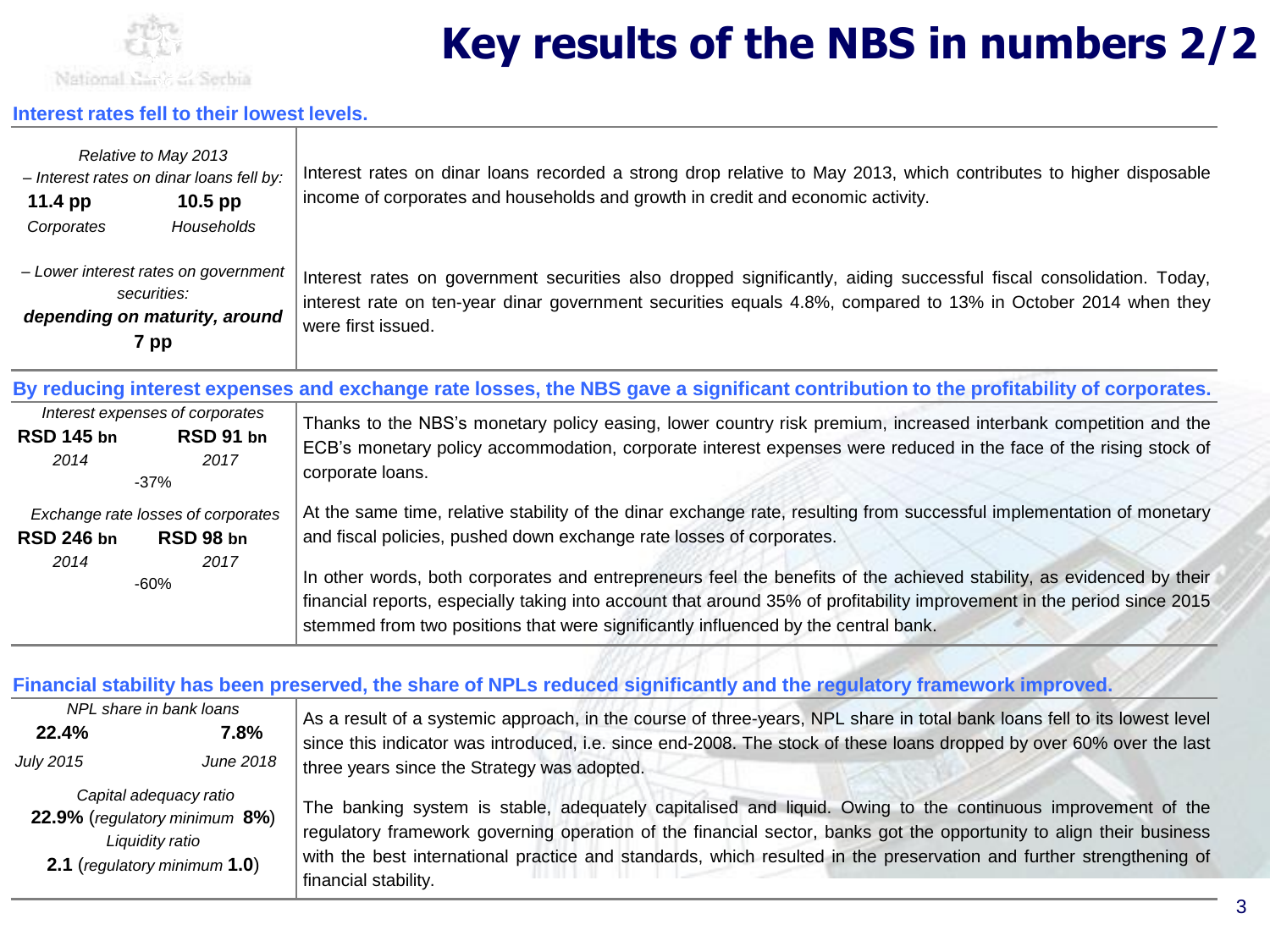### **Inflation has been low, predictable and comparable with European countries for five years straight. There is trust in NBS to maintain low inflation in future as well**



Chart 2 **Anchored one-year ahead inflation expectations** (y-o-y rates, in %)



Sources: Gallup, Ipsos/Ninamedia, Bloomberg and NBS.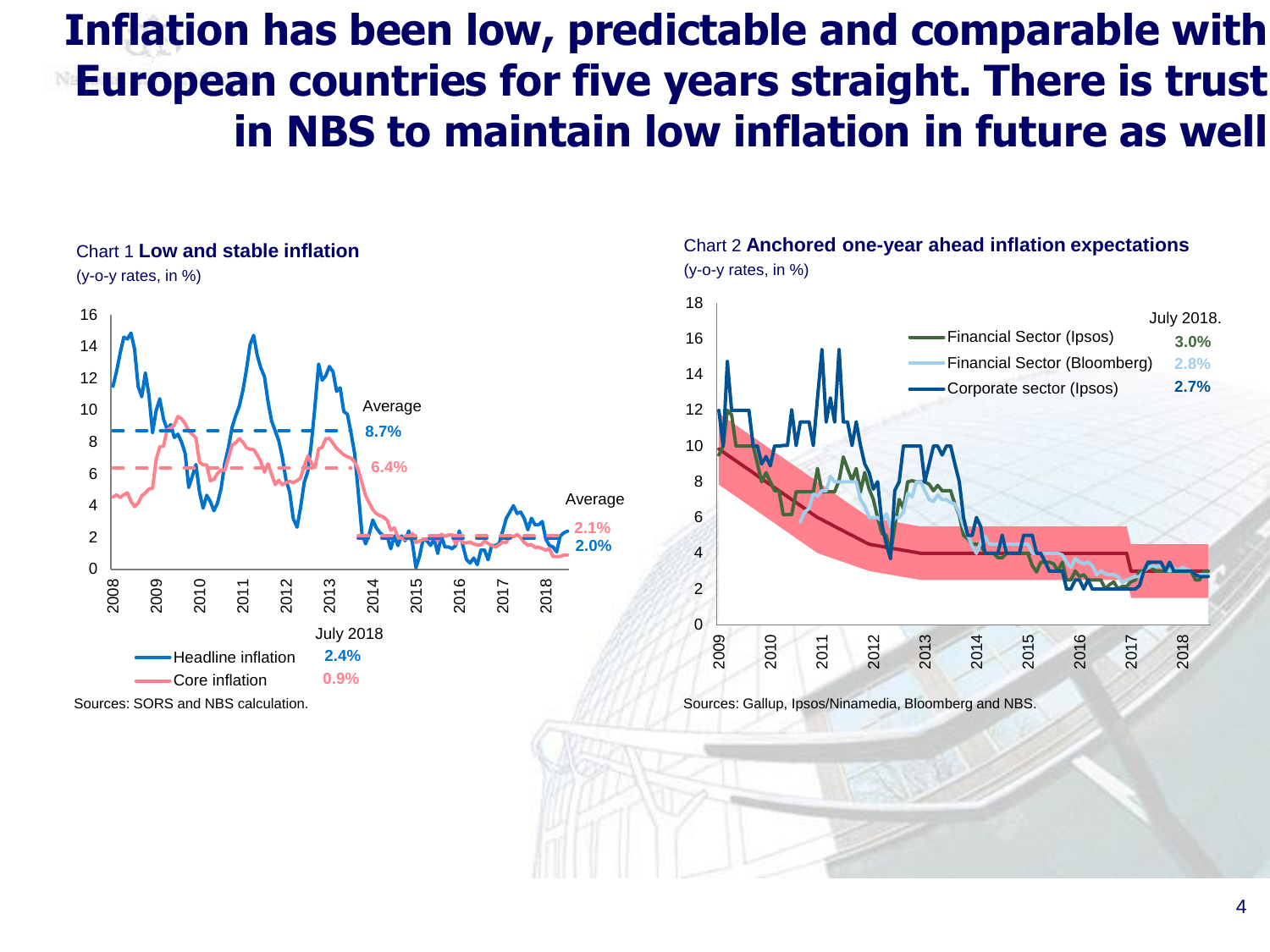**Relative stability of the exchange rate has been preserved and the country's FX reserves increased**

> -7 -6 -5 -4 -3 -2

#### Chart 3 **Relative stability of the exchange rate in the past six years**



#### Chart 4 **Increased level of FX reserves** (in EUR bn)

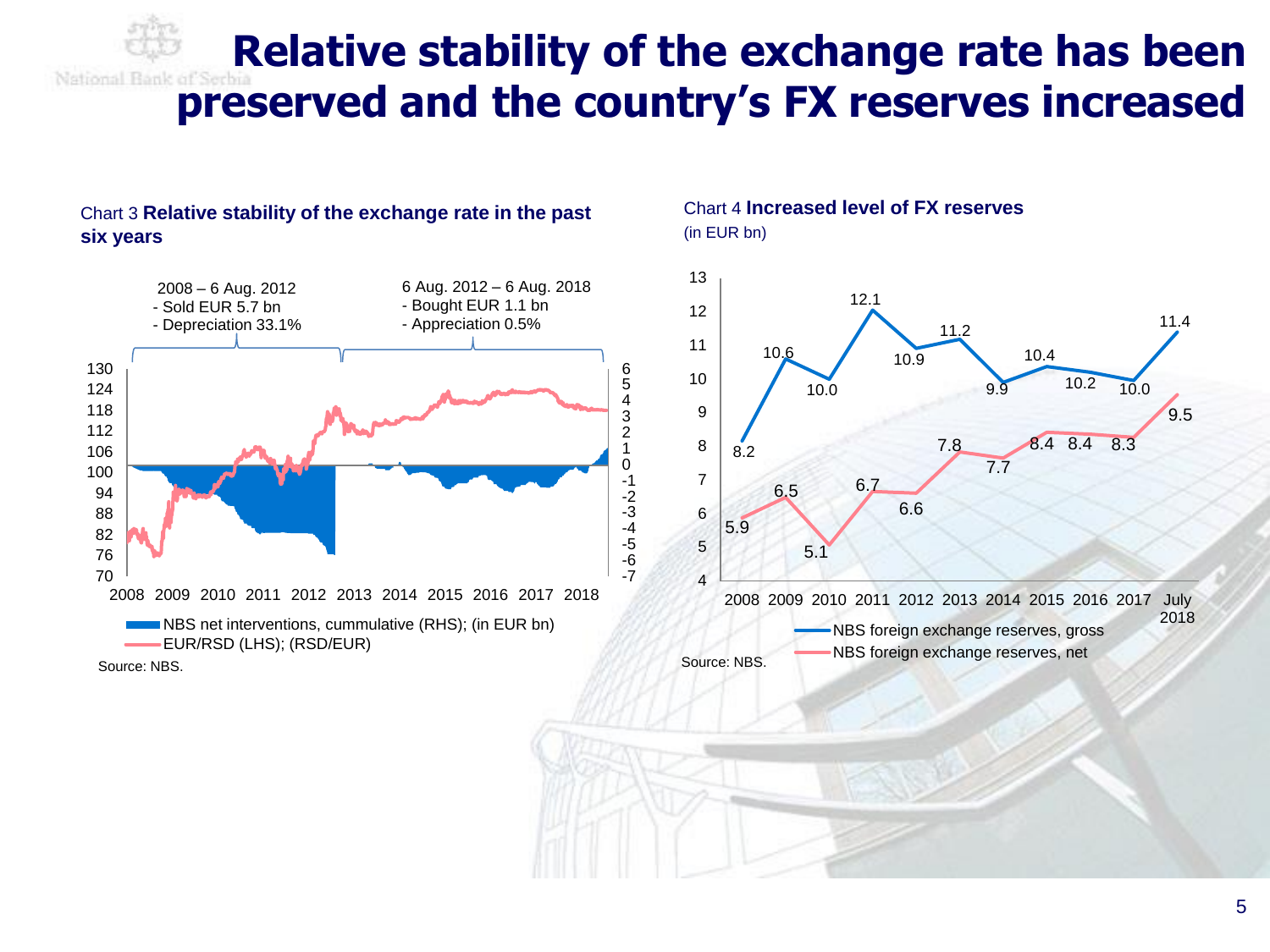

## **Owing to monetary policy easing…**

#### Chart 5 **Key policy rate at a minimum** (annual level, in %)



Sources: Thomson Reuters and NBS.

\* Weighted average interest rate on RSD loans, 3-month moving average (up to September 2010, the date were exclusively used for research purposes of the NBS).

#### Chart 6 **Monetary policy accommodation was also carried out through reduction in FX required reserves** (in %)



Source: NBS.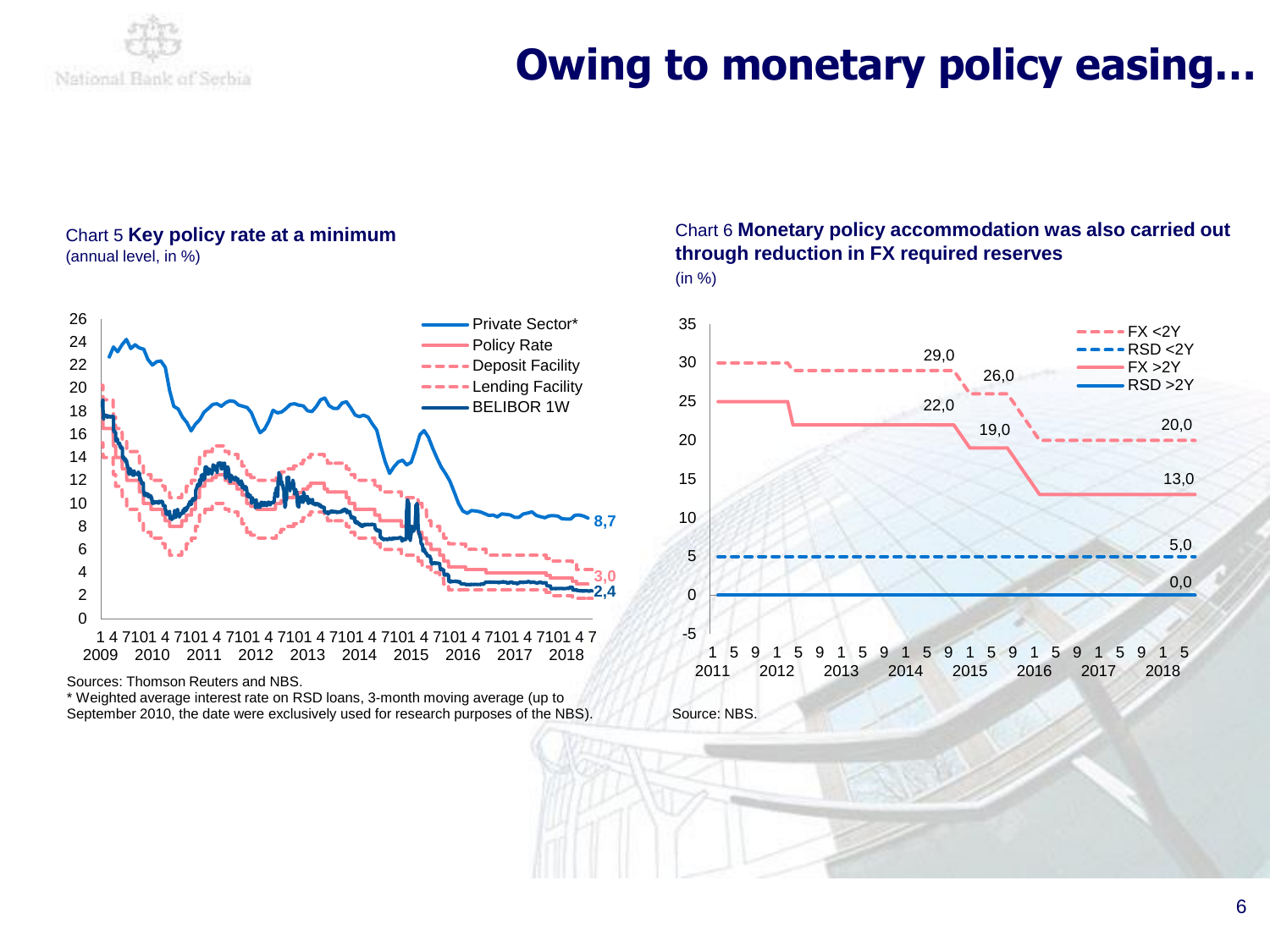### **…interest rates were brought down to their lowest**  National Bank of Serbia **levels**

#### Chart 7 **Significantly reduced interest rates on dinar government bonds**

(annual level, in %)



Source: Ministry of Finance.

\* Excluding coupon securities with the rate linked to the NBS key policy rate.

### Chart 8 **Interest rates on dinar loans are at a minimum** (annual level, in %)

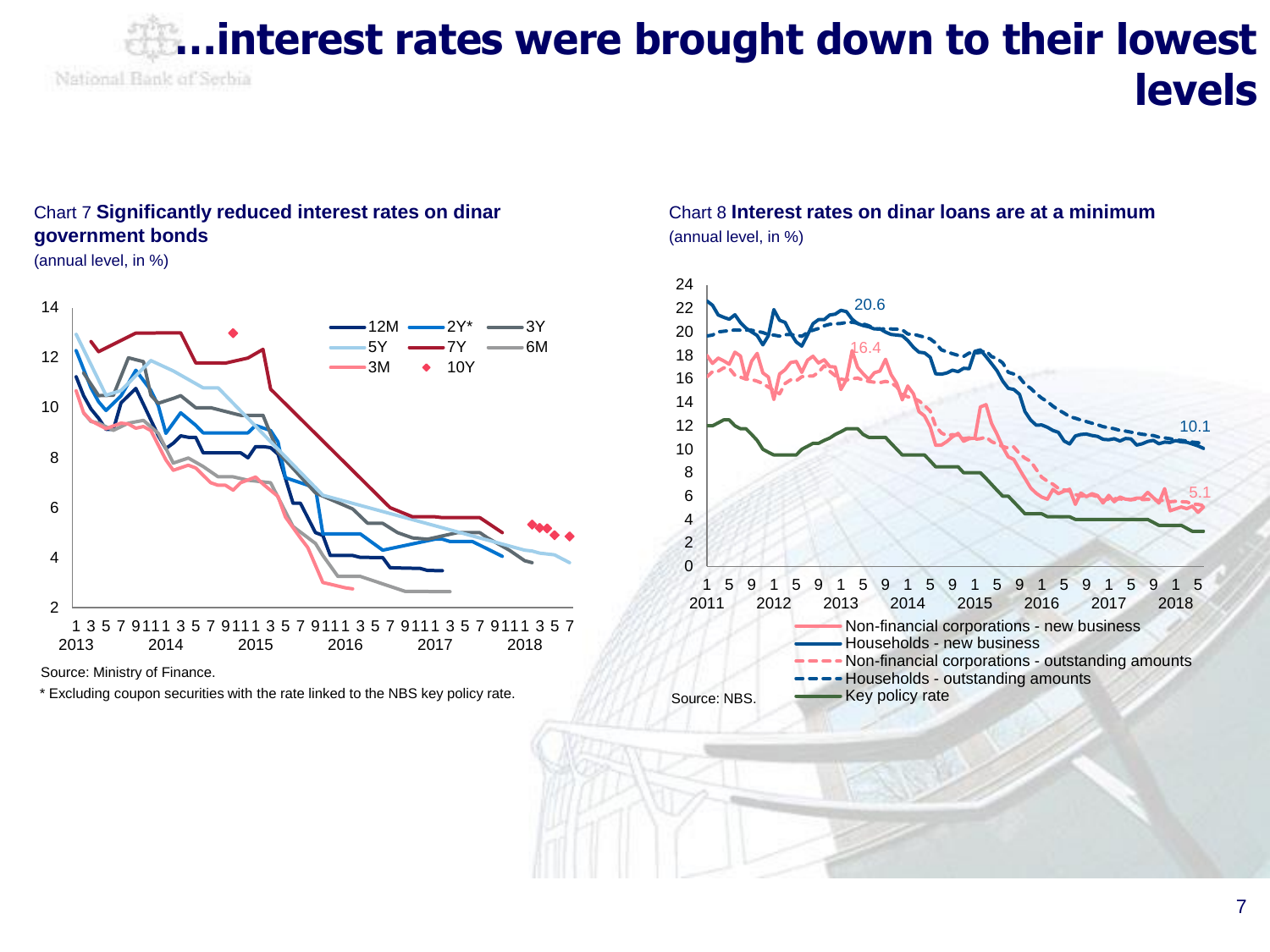# **Maintaining price and financial stability contributes to favourable investment ambience**

#### Chart 9 **Sharp fall in Serbia's risk premium** (daily data, in bp)



#### Chart 10 **Relatively high FDI inflow, which is also expected in the coming period** (in RSD bn)

**2.4% 3.8% 3.7% 5.4% 5.5% 6.6% 6.6% 6.1%** 0.0 0.5 1.0 1.5 2.0 2.5 3.0 3.5 2012 2013 2014 2015 2016 2017 2018\* 2019\* **Share in GDP:** \* NBS projections. Source: NBS.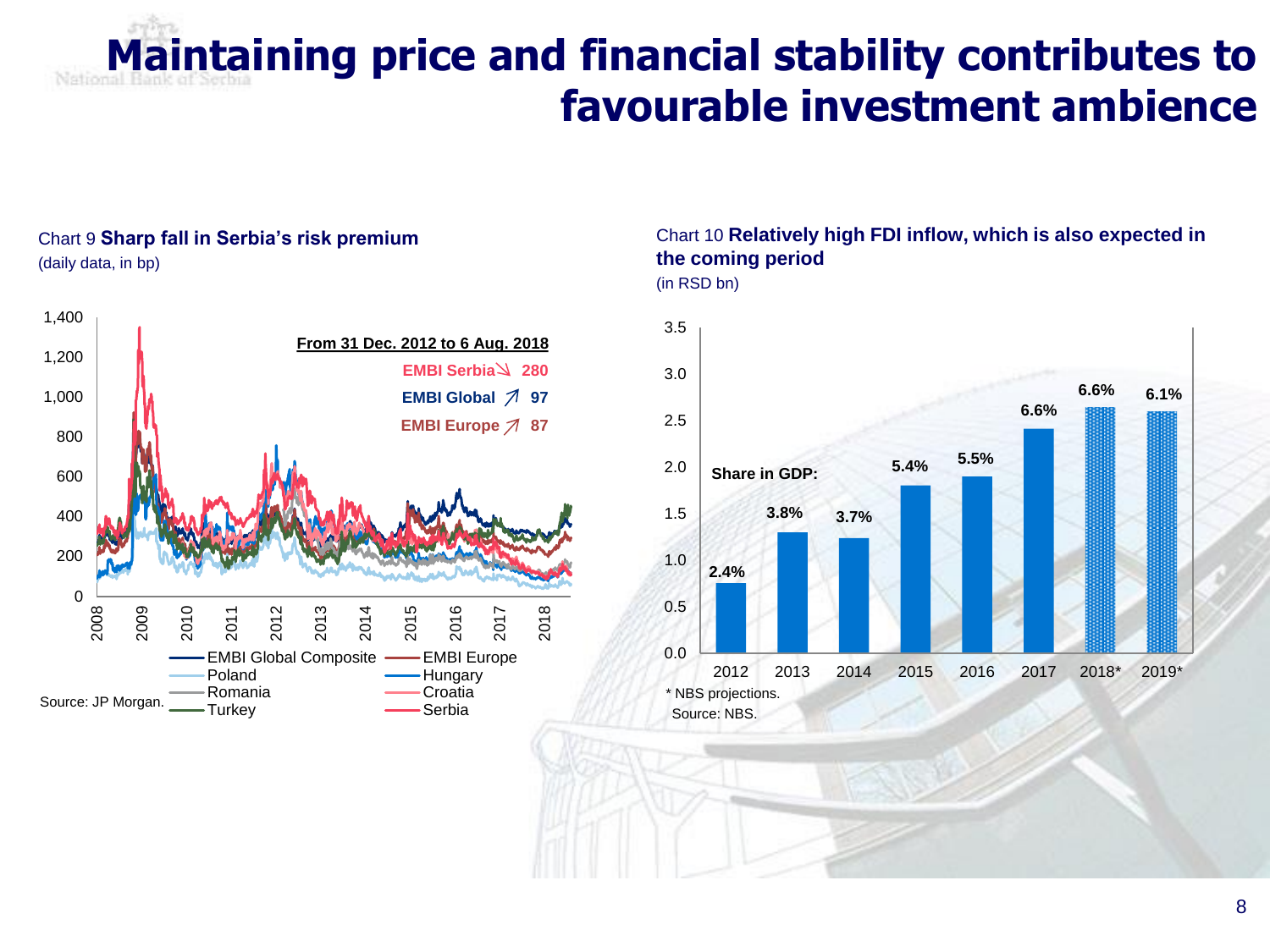### **NPLs were reduced considerably and financial stability**  National Bank of Serbia **was preserved**

#### Chart 11 **Fall in borrowing costs encouraged lending activity** (at constant exchange rate as at 30 Sept. 2014, y-o-y rates, in %)



\* Excluding the effect of NPL write-off and sale since early 2016.

#### Chart 12 **Share of NPLs fell to its lowest level**